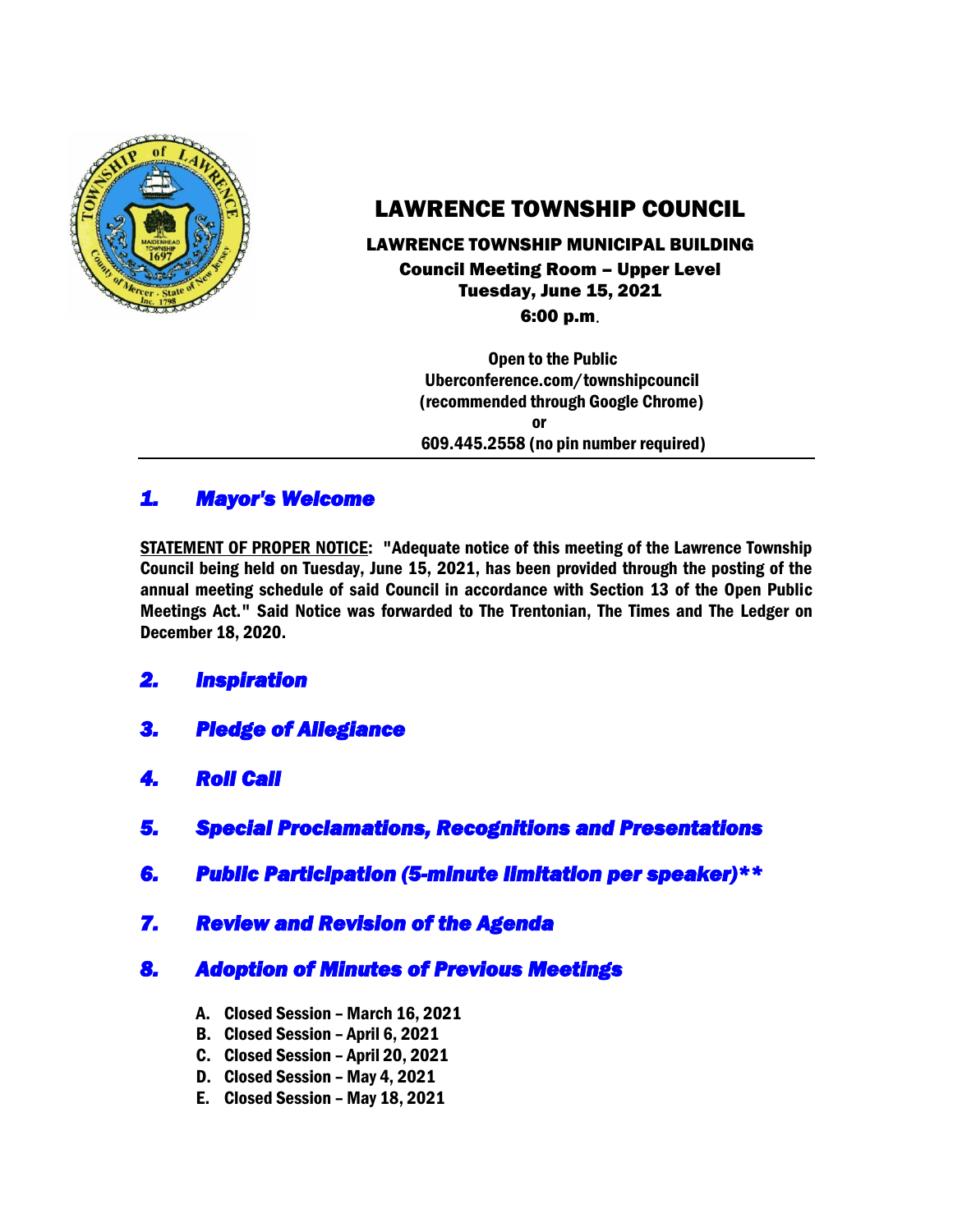- F. Regular Meeting March 2, 2021
- G. Regular Meeting March 16, 2021
- H. Regular Meeting April 6, 2021

## *9. Awarding and/or Rejecting of Bids\**

A. #196 Authorizing Awarding Bid for the 2021 Drainage Improvement Program

#### *10. Introduction of Ordinances***\*\***

- A. Ordinance No. 2398-21 AN ORDINANCE AMENDING ORDINANCE NO. 2390-21 SALARY ORDINANCE OF THE TOWNSHIP OF LAWRENCE – UNCLASSIFIED AND/OR EXEMPT, SEASONAL, EMERGENCY (NON-UNION) EMPLOYEES FOR 2020-2021
- B. Ordinance No. 2399-21 ORDINANCE AMENDING THE LAND USE ORDINANCE OF THE TOWNSHIP OF LAWRENCE TO REVISE SECTION 522 DRAINAGE AND STORM WATER MANAGEMENT
- C. Ordinance No. 2400-21 ORDINANCE BY THE TOWNSHIP OF LAWRENCE IN MERCER COUNTY, NEW JERSEY RESTRICTING THE OPERATION OF ANY CLASS OF CANNABIS BUSINESSES WITHIN ITS GEOGRAPHICAL BOUNDARIES TO CERTAIN DESIGNATED AREAS AND ZONES

### *11. Adoption of Ordinances\**

- A. Ordinance No. 2396-21 ORDINANCE AUTHORIZING THE PRIVATE SALE OF CERTAIN LANDS OF THE TOWNSHIP OF LAWRENCE, COUNTY OF MERCER, NOT NEEDED FOR PUBLIC USE
- B. Ordinance No. 2397-21 AN ORDINANCE AMENDING ORDINANCE NO. 2388-21 ESTABLISHING PROVISIONS GOVERNING SPECIAL DUTY ASSIGNMENTS FOR POLICE OFFICERS

#### *12. Manager's Report*

- *13. Attorney's Report*
- *14. Clerk's Report*
- *15. Unfinished Business*
- *16. New Business*
- *17. Public Participation (3-minute limitation per speaker) \*\**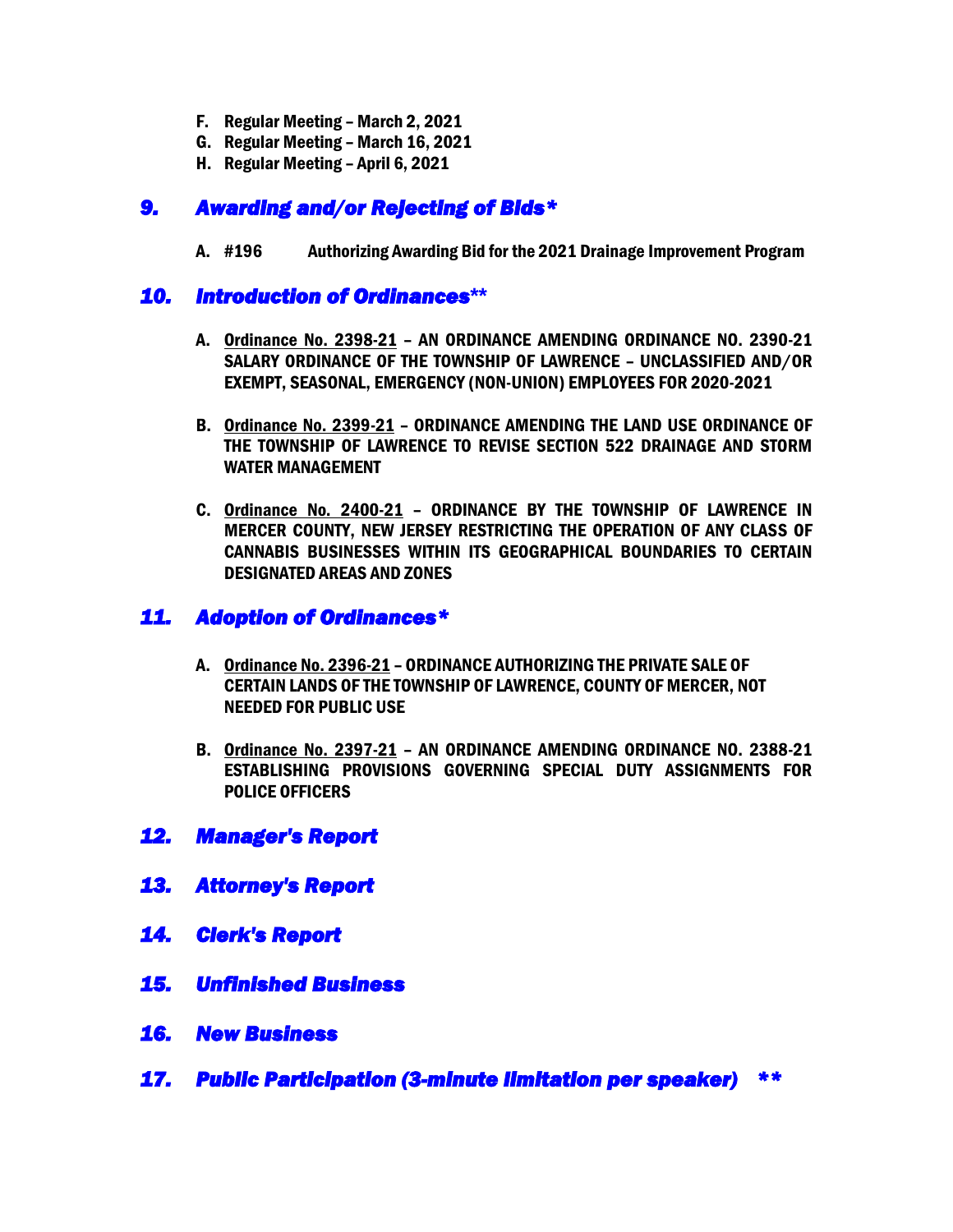## *18. Resolutions*

#### A. Bond Acceptance

#### B. Bond Release

#### C. Escrow Release

1) #213 Authorizing the Release of Sil Test Escrow for 184 Carter Road, IP-12/21

#### D. Refunds

- 1) #224 Authorizing the Refund of Recreation Fees
- 2) #226 Authorizing a Refund for a Raffle License

#### E. Special Items of Revenue

- 1) #211 Authorizing a Special Item of Revenue from the State of New Jersey, Click It or Ticket in the Amount of \$4,800
- 2) #214 Authorizing a Special Item of Revenue from the State of New Jersey, COVID-19 VPOC II in the Amount of \$291,042

#### F. Professional Services Agreements

- 1) #197 Authorizing Amending the Professional Services Agreement for IT Consultant Services
- 2) #217 Authorizing Amending the Professional Services Agreement for Special Counsel for Union Labor Negotiations
- 3) #222 Authorizing a Professional Services Agreement for the Princeton Pike Traffic Flow Mitigation Improvements

#### G. Grants

- 1) #200 Authorizing the Submission of a Grant Application for Improvements to the Gedney Road and Smithfield Avenue Group
- 2) #201 Authorizing the Submission of a Grant Application for Improvements to Bergen Street
- 3) #202 Authorizing the Submission of a Grant Application for Improvements to the Pretty Brook Road Lawrence-Hopewell Trail Connector
- 4) #208 Authorizing a Safe and Secure Communities Grant
- 5) #223 Authorizing a Grant Application for Completion of a Street Tree Inventory for South Lawrence

#### H. Miscellaneous

- 1) #198 Authorizing the Reappointment of Jennifer Carabellli as Deputy Tax Assessor
- 2) #199 Authorizing the Appointment of an Alternate Public Defender